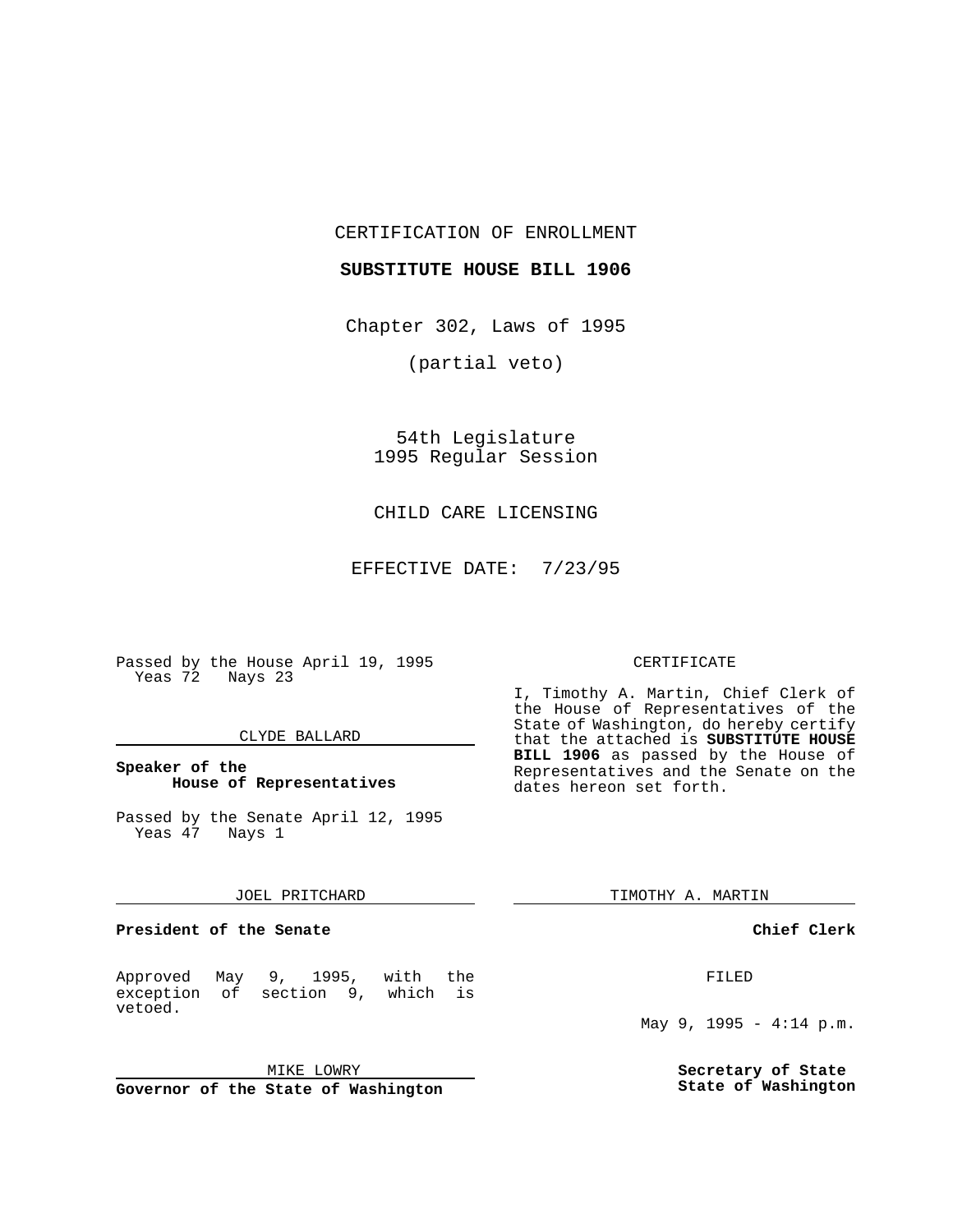# **SUBSTITUTE HOUSE BILL 1906** \_\_\_\_\_\_\_\_\_\_\_\_\_\_\_\_\_\_\_\_\_\_\_\_\_\_\_\_\_\_\_\_\_\_\_\_\_\_\_\_\_\_\_\_\_\_\_

\_\_\_\_\_\_\_\_\_\_\_\_\_\_\_\_\_\_\_\_\_\_\_\_\_\_\_\_\_\_\_\_\_\_\_\_\_\_\_\_\_\_\_\_\_\_\_

AS AMENDED BY THE SENATE

Passed Legislature - 1995 Regular Session

## **State of Washington 54th Legislature 1995 Regular Session**

**By** House Committee on Children & Family Services (originally sponsored by Representatives Lambert and Cooke)

Read first time 03/01/95.

 AN ACT Relating to child care licensing; amending RCW 74.15.010, 74.15.020, 74.15.030, 74.15.130, 74.15.100, and 74.15.120; adding new sections to chapter 74.15 RCW; creating a new section; and prescribing penalties.

BE IT ENACTED BY THE LEGISLATURE OF THE STATE OF WASHINGTON:

 NEW SECTION. **Sec. 1.** The legislature declares that the state of Washington has a compelling interest in protecting and promoting the health, welfare, and safety of children, including those who receive care away from their own homes. The legislature further declares that no person or agency has a right to be licensed under this chapter to provide care for children. The health, safety, and well-being of children must be the paramount concern in determining whether to issue a license to an applicant, whether to suspend or revoke a license, and 14 whether to take other licensing action. The legislature intends, through the provisions of this act, to provide the department of social and health services with additional enforcement authority to carry out the purpose and provisions of this act. Furthermore, administrative law judges should receive specialized training so that they have the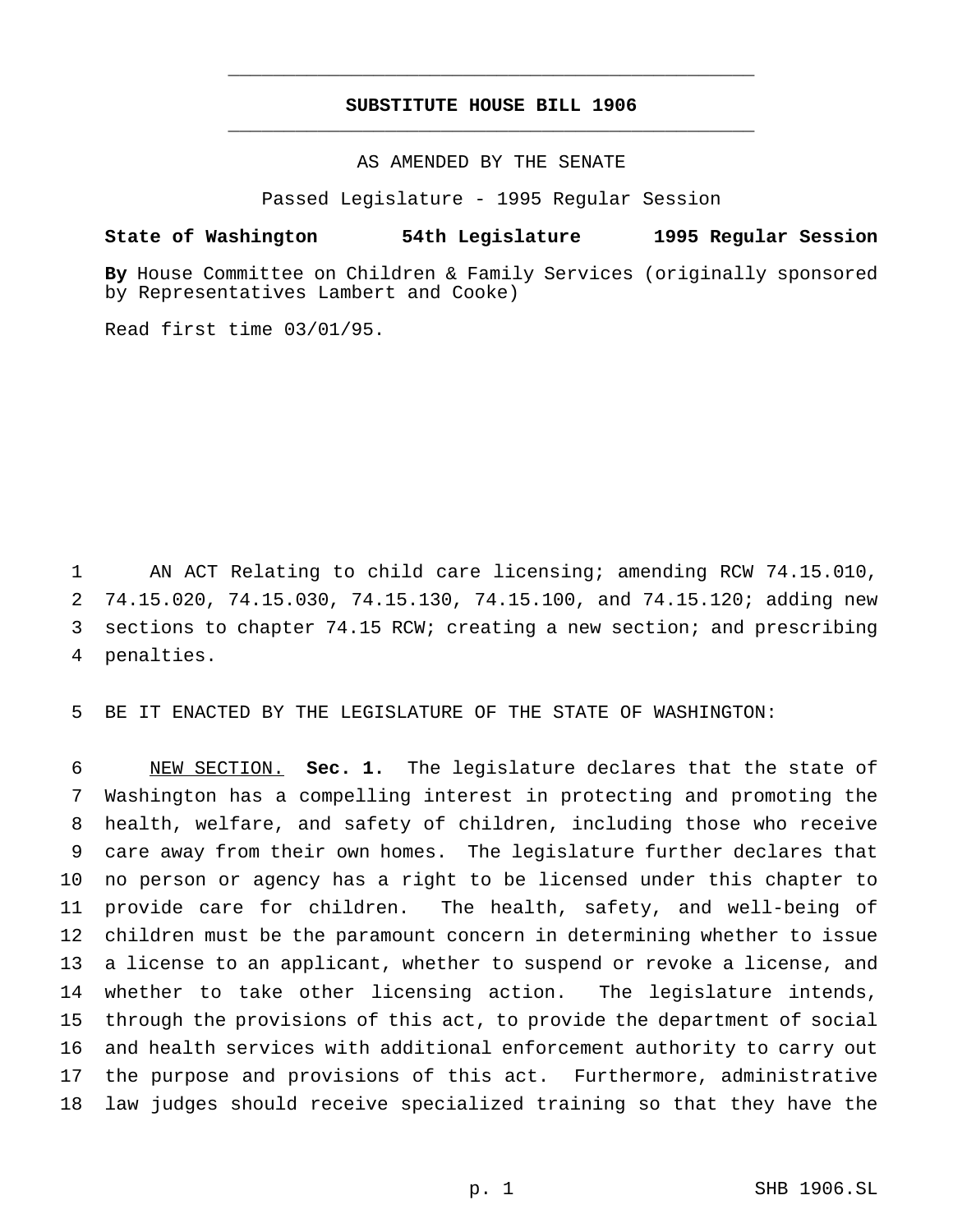specialized expertise required to appropriately review licensing decisions of the department.

 Children placed in foster care are particularly vulnerable and have a special need for placement in an environment that is stable, safe, and nurturing. For this reason, foster homes should be held to a high standard of care, and department decisions regarding denial, suspension, or revocation of foster care licenses should be upheld on review if there are reasonable grounds for such action.

 **Sec. 2.** RCW 74.15.010 and 1983 c 3 s 192 are each amended to read as follows:

The purpose of chapter 74.15 RCW and RCW 74.13.031 is:

 (1) To safeguard the health, safety, and well-being of children, expectant mothers and developmentally disabled persons receiving care 14 away from their own homes, which is paramount over the right of any person to provide care;

 (2) To strengthen and encourage family unity and to sustain parental rights and responsibilities to the end that foster care is provided only when a child's family, through the use of all available resources, is unable to provide necessary care;

 (3) To promote the development of a sufficient number and variety of adequate child-care and maternity-care facilities, both public and private, through the cooperative efforts of public and voluntary 23 agencies and related groups( $(-)$ )  $\frac{1}{2}$ 

 (4) To provide consultation to agencies caring for children, expectant mothers or developmentally disabled persons in order to help them to improve their methods of and facilities for care;

 (5) To license agencies as defined in RCW 74.15.020 and to assure the users of such agencies, their parents, the community at large and the agencies themselves that adequate minimum standards are maintained by all agencies caring for children, expectant mothers and developmentally disabled persons.

 **Sec. 3.** RCW 74.15.020 and 1994 c 273 s 21 are each amended to read as follows:

 For the purpose of chapter 74.15 RCW and RCW 74.13.031, and unless otherwise clearly indicated by the context thereof, the following terms shall mean: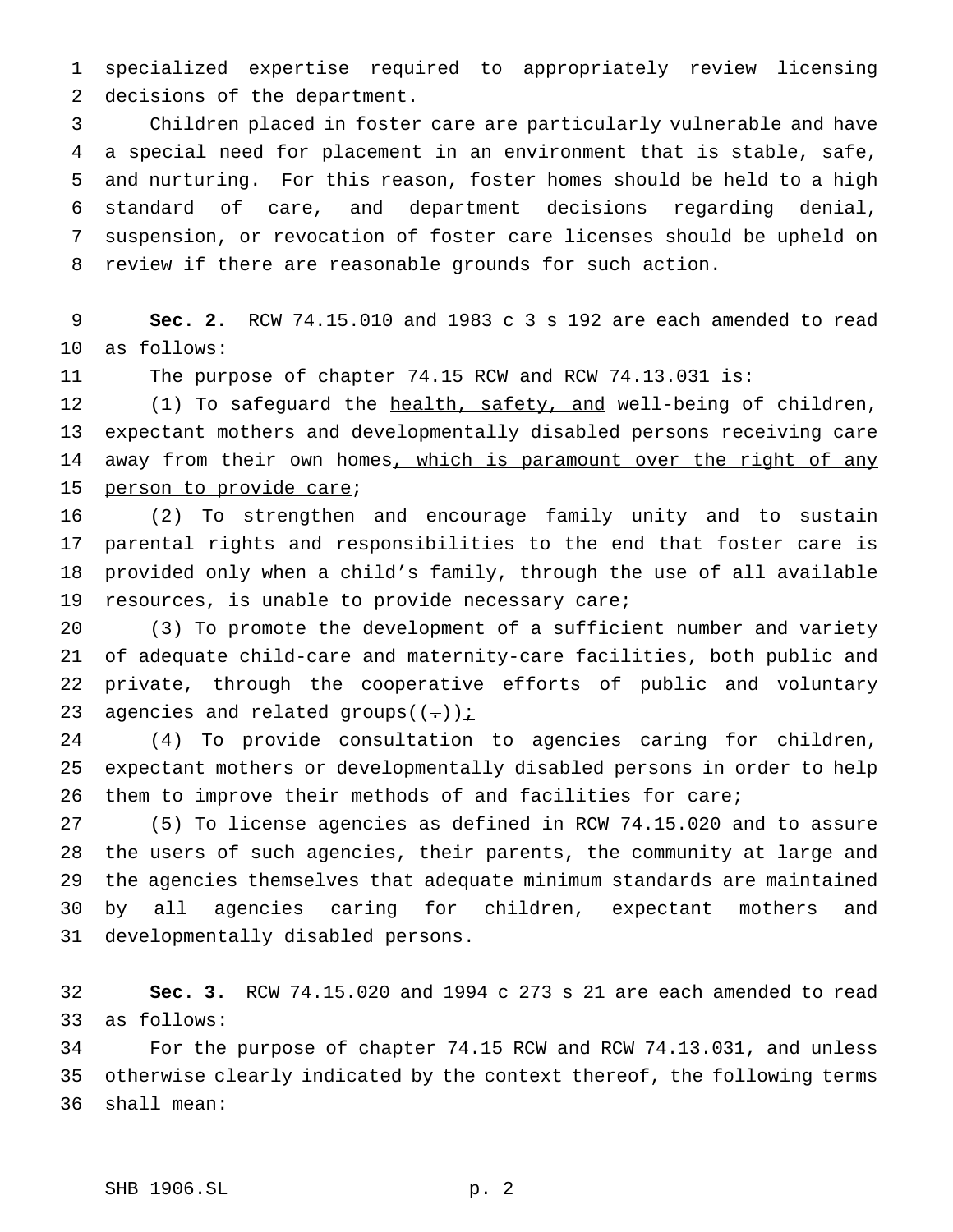(1) "Department" means the state department of social and health services;

(2) "Secretary" means the secretary of social and health services;

 (3) "Agency" means any person, firm, partnership, association, corporation, or facility which receives children, expectant mothers, or persons with developmental disabilities for control, care, or maintenance outside their own homes, or which places, arranges the placement of, or assists in the placement of children, expectant mothers, or persons with developmental disabilities for foster care or placement of children for adoption, and shall include the following irrespective of whether there is compensation to the agency or to the children, expectant mothers or persons with developmental disabilities for services rendered:

 (a) "Group-care facility" means an agency, other than a foster- family home, which is maintained and operated for the care of a group 16 of children on a twenty-four hour basis;

 (b) "Child-placing agency" means an agency which places a child or children for temporary care, continued care, or for adoption;

 (c) "Maternity service" means an agency which provides or arranges for care or services to expectant mothers, before or during confinement, or which provides care as needed to mothers and their infants after confinement;

23 (d) "Child day-care center" means an agency which regularly provides care for a group of children for periods of less than twenty-four hours;

26 (e) "Family day-care provider" means a ((<del>licensed</del>)) child day-care 27 provider who regularly provides child day care for not more than twelve children in the provider's home in the family living quarters;

 (f) "Foster-family home" means an agency which regularly provides care on a twenty-four hour basis to one or more children, expectant mothers, or persons with developmental disabilities in the family abode of the person or persons under whose direct care and supervision the child, expectant mother, or person with a developmental disability is placed;

 (g) "Crisis residential center" means an agency which is a temporary protective residential facility operated to perform the duties specified in chapter 13.32A RCW, in the manner provided in RCW 74.13.032 through 74.13.036.

(4) "Agency" shall not include the following: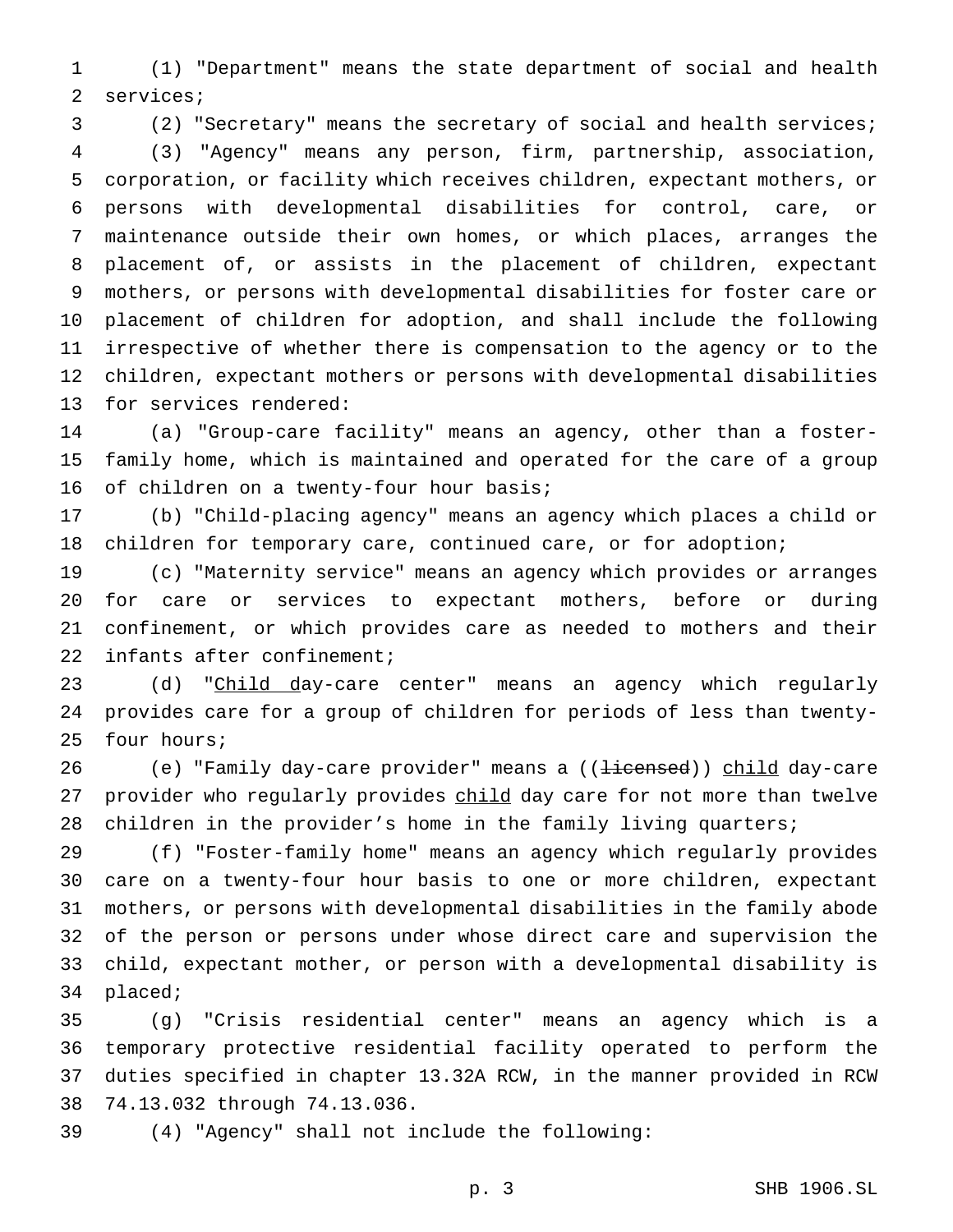(a) Persons related ((by blood or marriage to the child, expectant mother, or persons with developmental disabilities in the following 3 degrees: Parent, grandparent, brother, sister, stepparent, 4 stepbrother, stepsister, uncle, aunt, and/or first cousin)) to the child, expectant mother, or person with developmental disability in the following ways:

7 (i) Any blood relative, including those of half-blood, and 8 including first cousins, nephews or nieces, and persons of preceding 9 generations as denoted by prefixes of grand, great, or great-great;

10 (ii) Stepfather, stepmother, stepbrother, and stepsister;

11 (iii) A person who legally adopts a child or the child's parent as 12 well as the natural and other legally adopted children of such persons, 13 and other relatives of the adoptive parents in accordance with state 14 law;

15 (iv) Spouses of any persons named in (i), (ii), or (iii) of this 16 subsection (4)(a), even after the marriage is terminated; or

17 (v) "Extended family members," as defined by the law or custom of 18 the Indian child's tribe or, in the absence of such law or custom, a 19 person who has reached the age of eighteen and who is the Indian 20 child's grandparent, aunt or uncle, brother or sister, brother-in-law 21 or sister-in-law, niece or nephew, first or second cousin, or 22 stepparent who provides care in the family abode on a twenty-four-hour 23 basis to an Indian child as defined in 25 U.S.C. Sec. 1903(4);

24 (b) Persons who are legal guardians of the child, expectant mother, 25 or persons with developmental disabilities;

26 (c) Persons who care for a neighbor's or friend's child or 27 children, with or without compensation, where: (i) The person 28 providing care for periods of less than twenty-four hours does not 29 ((engage in)) conduct such activity on ((a regular basis, or where)) an 30 ongoing, regularly scheduled basis for the purpose of engaging in 31 business, which includes, but is not limited to, advertising such care; 32 or (ii) the parent and person providing care on a twenty-four hour 33 basis have agreed to the placement in writing and the state is not 34 providing any payment for the care;

35 (d) Parents on a mutually cooperative basis exchange care of one 36 another's children((<del>, or persons who have the care of an exchange</del> 37 student in their own home));

38 ( $(\overline{\{d\}})$ ) (e) A person, partnership, corporation, or other entity 39 that provides placement or similar services to exchange students or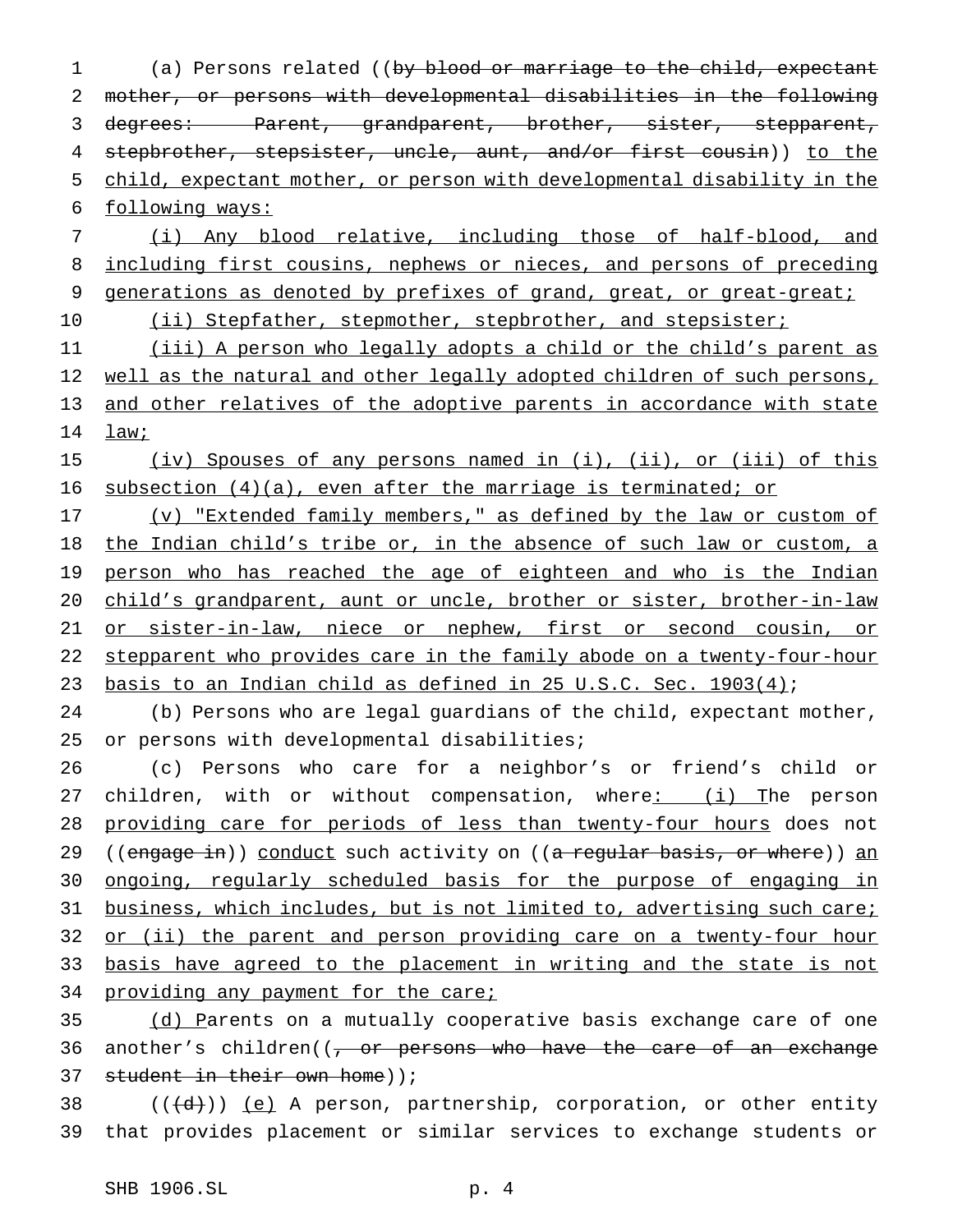1 international student exchange visitors or persons who have the care of 2 an exchange student in their home;

3 (((e))) (f) Nursery schools or kindergartens which are engaged primarily in educational work with preschool children and in which no child is enrolled on a regular basis for more than four hours per day;

6 ( $(\{\text{f}\})$ ) (g) Schools, including boarding schools, which are engaged primarily in education, operate on a definite school year schedule, follow a stated academic curriculum, accept only school-age children and do not accept custody of children;

10  $((+g+))$  ( $\underline{h}$ ) Seasonal camps of three months' or less duration engaged primarily in recreational or educational activities;

12 (( $\frac{h}{h}$ )) <u>(i)</u> Hospitals licensed pursuant to chapter 70.41 RCW when performing functions defined in chapter 70.41 RCW, nursing homes licensed under chapter 18.51 RCW and boarding homes licensed under chapter 18.20 RCW;

16  $((\overleftrightarrow{t}))$  (j) Licensed physicians or lawyers;

 $((\dagger)^{\dagger})$  (k) Facilities providing care to children for periods of less than twenty-four hours whose parents remain on the premises to participate in activities other than employment;

 $((+k))$   $(1)$  Facilities approved and certified under chapter 71A.22 RCW;

22 ( $(\{\pm\})$ )  $\{\pm\}$ ) Any agency having been in operation in this state ten years prior to June 8, 1967, and not seeking or accepting moneys or assistance from any state or federal agency, and is supported in part by an endowment or trust fund;

26 ( $(\pm m)$ ) (n) Persons who have a child in their home for purposes of adoption, if the child was placed in such home by a licensed child- placing agency, an authorized public or tribal agency or court or if a replacement report has been filed under chapter 26.33 RCW and the placement has been approved by the court;

 (( $\{n\})$ ) (o) An agency operated by any unit of local, state, or federal government or an agency, located within the boundaries of a federally recognized Indian reservation, licensed by the Indian tribe; (( $\left(\left(\left\lbrace \Theta\right\rbrace\right)\right)$  (p) An agency located on a federal military reservation, except where the military authorities request that such agency be subject to the licensing requirements of this chapter.

 (5) "Requirement" means any rule, regulation, or standard of care to be maintained by an agency.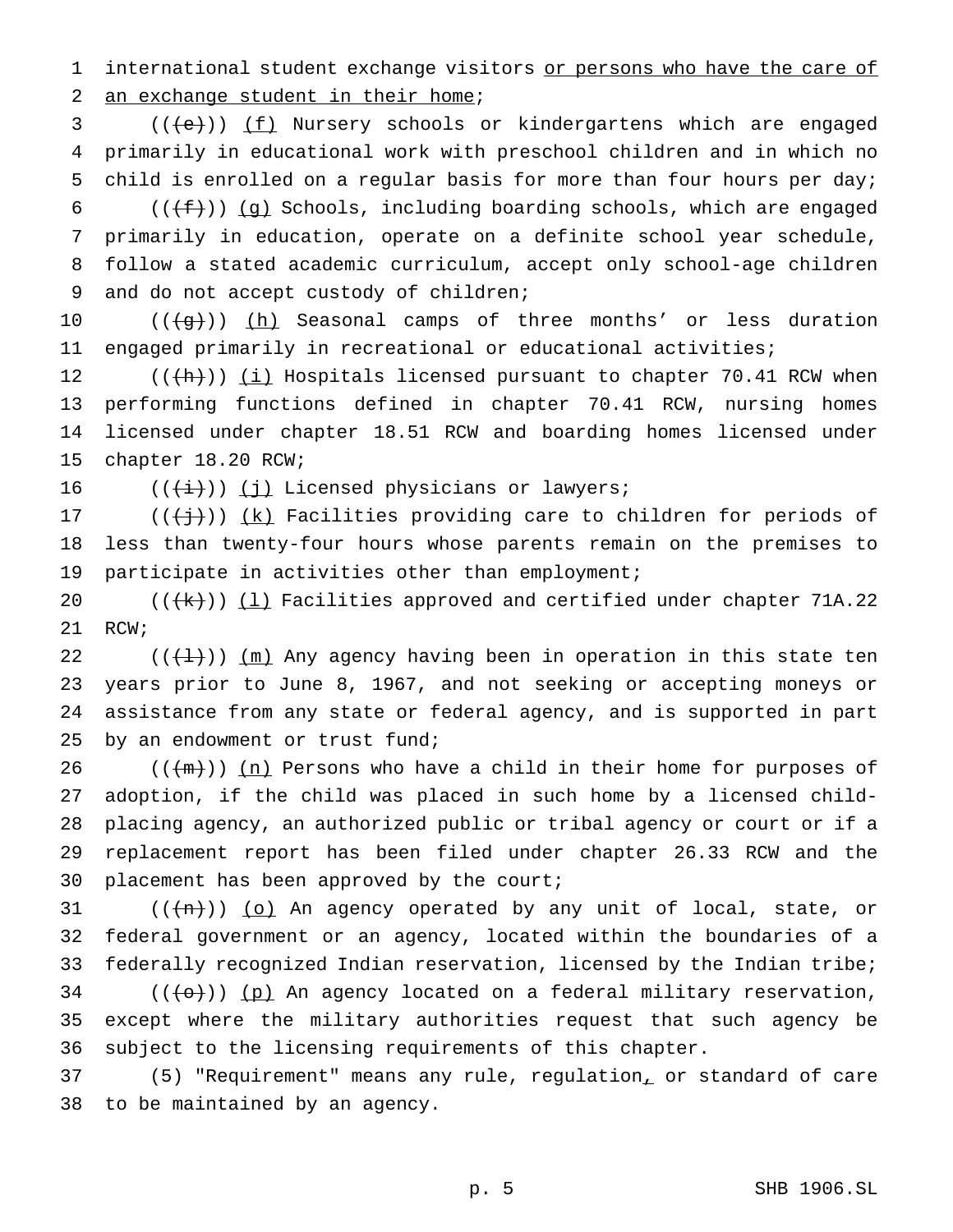(6) "Probationary license" means a license issued as a disciplinary measure to an agency that has previously been issued a full license but 3 is out of compliance with licensing standards.

 **Sec. 4.** RCW 74.15.030 and 1988 c 189 s 3 are each amended to read as follows:

 The secretary shall have the power and it shall be the secretary's duty:

 (1) In consultation with the children's services advisory committee, and with the advice and assistance of persons representative of the various type agencies to be licensed, to designate categories of facilities for which separate or different requirements shall be developed as may be appropriate whether because of variations in the ages, sex and other characteristics of persons served, variations in the purposes and services offered or size or structure of the agencies to be licensed hereunder, or because of any other factor relevant thereto;

 (2) In consultation with the children's services advisory committee, and with the advice and assistance of persons representative of the various type agencies to be licensed, to adopt and publish minimum requirements for licensing applicable to each of the various categories of agencies to be licensed.

The minimum requirements shall be limited to:

 (a) The size and suitability of a facility and the plan of operation for carrying out the purpose for which an applicant seeks a license;

 (b) The character, suitability and competence of an agency and other persons associated with an agency directly responsible for the care and treatment of children, expectant mothers or developmentally disabled persons. In consultation with law enforcement personnel, the secretary shall investigate the conviction record or pending charges and dependency record information under chapter 43.43 RCW of each 32 agency and its staff seeking licensure or relicensure. In order to 33 determine the suitability of applicants for an agency license, 34 licensees, their employees, and other persons who have unsupervised 35 access to children in care, and who have not resided in the state of Washington during the three-year period before being authorized to care for children shall be fingerprinted. The fingerprints shall be forwarded to the Washington state patrol and federal bureau of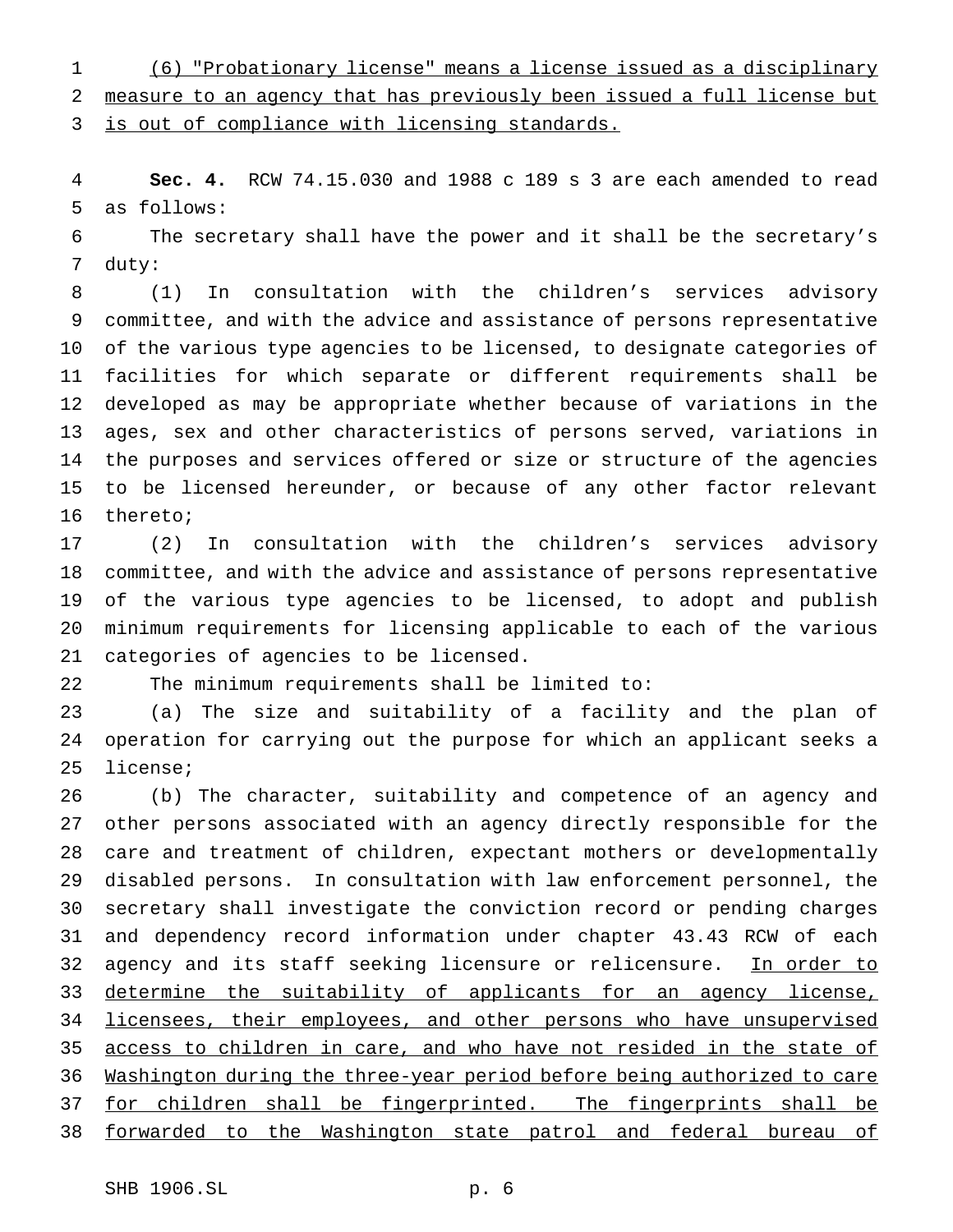investigation for a criminal history records check. The fingerprint criminal history records checks will be at the expense of the licensee 3 except that in the case of a foster family home, if this expense would 4 work a hardship on the licensee, the department shall pay the expense. The licensee may not pass this cost on to the employee or prospective employee, unless the employee is determined to be unsuitable due to his 7 or her criminal history record. The secretary shall use the information solely for the purpose of determining eligibility for a license and for determining the character, suitability, and competence of those persons or agencies, excluding parents, not required to be licensed who are authorized to care for children, expectant mothers, and developmentally disabled persons. Criminal justice agencies shall provide the secretary such information as they may have and that the 14 secretary may require for such purpose;

 (c) The number of qualified persons required to render the type of care and treatment for which an agency seeks a license;

 (d) The safety, cleanliness, and general adequacy of the premises to provide for the comfort, care and well-being of children, expectant mothers or developmentally disabled persons;

 (e) The provision of necessary care, including food, clothing, supervision and discipline; physical, mental and social well-being; and educational, recreational and spiritual opportunities for those served; (f) The financial ability of an agency to comply with minimum requirements established pursuant to chapter 74.15 RCW and RCW 74.13.031; and

 (g) The maintenance of records pertaining to the admission, progress, health and discharge of persons served;

 (3) To investigate any person, including relatives by blood or marriage except for parents, for character, suitability, and competence in the care and treatment of children, expectant mothers, and developmentally disabled persons prior to authorizing that person to care for children, expectant mothers, and developmentally disabled persons. However, if a child is placed with a relative under RCW 13.34.060 or 13.34.130, and if such relative appears otherwise suitable and competent to provide care and treatment the criminal history background check required by this section need not be completed before 37 placement, but shall be completed as soon as possible after placement; (4) On reports of child abuse and neglect, to investigate agencies 39 in accordance with chapter 26.44 RCW, including child day-care centers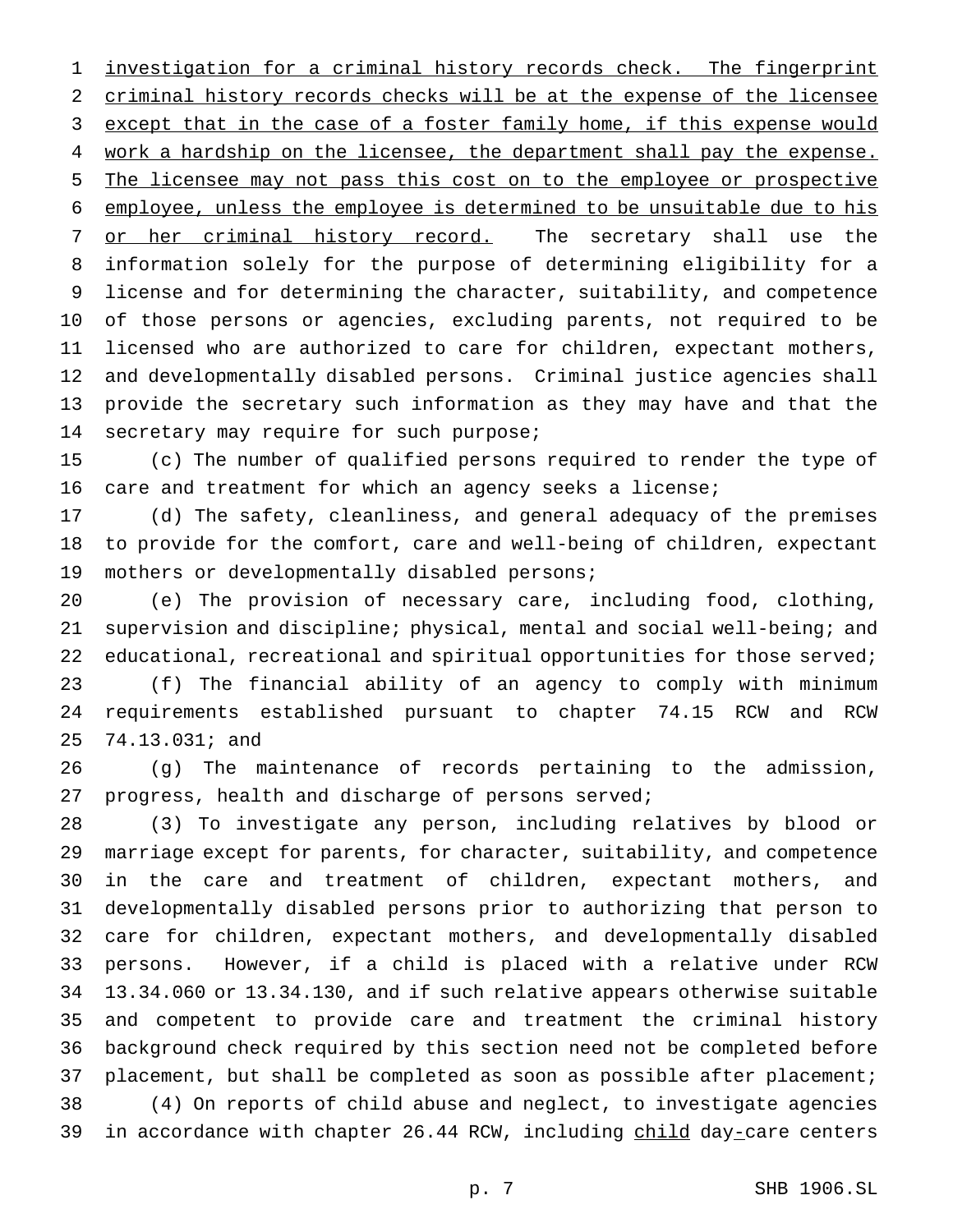1 and family day-care homes, to determine whether the abuse or neglect has occurred, and whether child protective services or referral to a law enforcement agency is appropriate;

 (5) To issue, revoke, or deny licenses to agencies pursuant to chapter 74.15 RCW and RCW 74.13.031. Licenses shall specify the category of care which an agency is authorized to render and the ages, sex and number of persons to be served;

 (6) To prescribe the procedures and the form and contents of reports necessary for the administration of chapter 74.15 RCW and RCW 74.13.031 and to require regular reports from each licensee;

 (7) To inspect agencies periodically to determine whether or not there is compliance with chapter 74.15 RCW and RCW 74.13.031 and the requirements adopted hereunder;

 (8) To review requirements adopted hereunder at least every two 15 years and to adopt appropriate changes after consultation with the child care coordinating committee and other affected groups for child 17 day-care requirements and with the children's services advisory 18 committee for requirements for other agencies; and

 (9) To consult with public and private agencies in order to help them improve their methods and facilities for the care of children, expectant mothers and developmentally disabled persons.

 **Sec. 5.** RCW 74.15.130 and 1989 c 175 s 149 are each amended to read as follows:

24 (1) An agency may be denied a license, or any license issued pursuant to chapter 74.15 RCW and RCW 74.13.031 may be suspended, revoked, modified, or not renewed by the secretary upon proof (a) that the agency has failed or refused to comply with the provisions of chapter 74.15 RCW and RCW 74.13.031 or the requirements promulgated pursuant to the provisions of chapter 74.15 RCW and RCW 74.13.031; or (b) that the conditions required for the issuance of a license under chapter 74.15 RCW and RCW 74.13.031 have ceased to exist with respect to such licenses. RCW 43.20A.205 governs notice of a license denial, revocation, suspension, or modification and provides the right to an adjudicative proceeding.

 (2) In any adjudicative proceeding regarding the denial, modification, suspension, or revocation of a foster family home license, the department's decision shall be upheld if there is reasonable cause to believe that: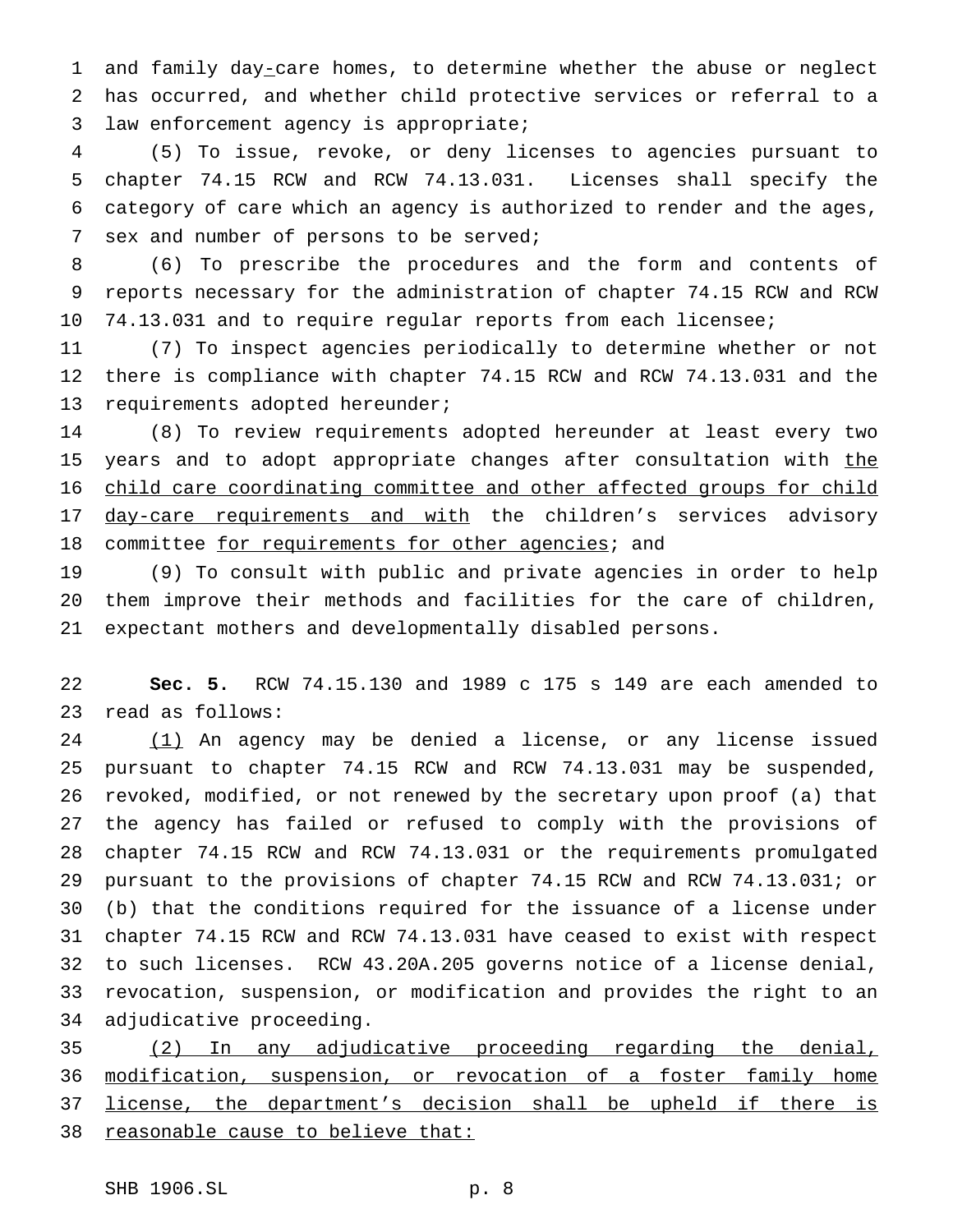(a) The applicant or licensee lacks the character, suitability, or 2 competence to care for children placed in out-of-home care;

 (b) The applicant or licensee has failed or refused to comply with any provision of chapter 74.15 RCW, RCW 74.13.031, or the requirements adopted pursuant to such provisions; or

 (c) The conditions required for issuance of a license under chapter 74.15 RCW and RCW 74.13.031 have ceased to exist with respect to such licenses.

 (3) In any adjudicative proceeding regarding the denial, modification, suspension, or revocation of any license under this 11 chapter, other than a foster family home license, the department's decision shall be upheld if it is supported by a preponderance of the evidence.

 (4) The department may assess civil monetary penalties upon proof 15 that an agency has failed or refused to comply with the rules adopted under the provisions of this chapter and RCW 74.13.031 or that an 17 agency subject to licensing under this chapter and RCW 74.13.031 is operating without a license except that civil monetary penalties shall not be levied against a licensed foster home. Monetary penalties levied against unlicensed agencies that submit an application for licensure within thirty days of notification and subsequently become licensed will be forgiven. These penalties may be assessed in addition to or in lieu of other disciplinary actions. Civil monetary penalties, 24 if imposed, may be assessed and collected, with interest, for each day an agency is or was out of compliance. Civil monetary penalties shall not exceed seventy-five dollars per violation for a family day-care home and two hundred fifty dollars per violation for group homes, child day-care centers, and child-placing agencies. Each day upon which the same or substantially similar action occurs is a separate violation 30 subject to the assessment of a separate penalty. The department shall provide a notification period before a monetary penalty is effective and may forgive the penalty levied if the agency comes into compliance during this period. The department may suspend, revoke, or not renew 34 a license for failure to pay a civil monetary penalty it has assessed pursuant to this chapter within ten days after such assessment becomes final. Chapter 43.20A RCW governs notice of a civil monetary penalty 37 and provides the right of an adjudicative proceeding. The preponderance of evidence standard shall apply in adjudicative proceedings related to assessment of civil monetary penalties.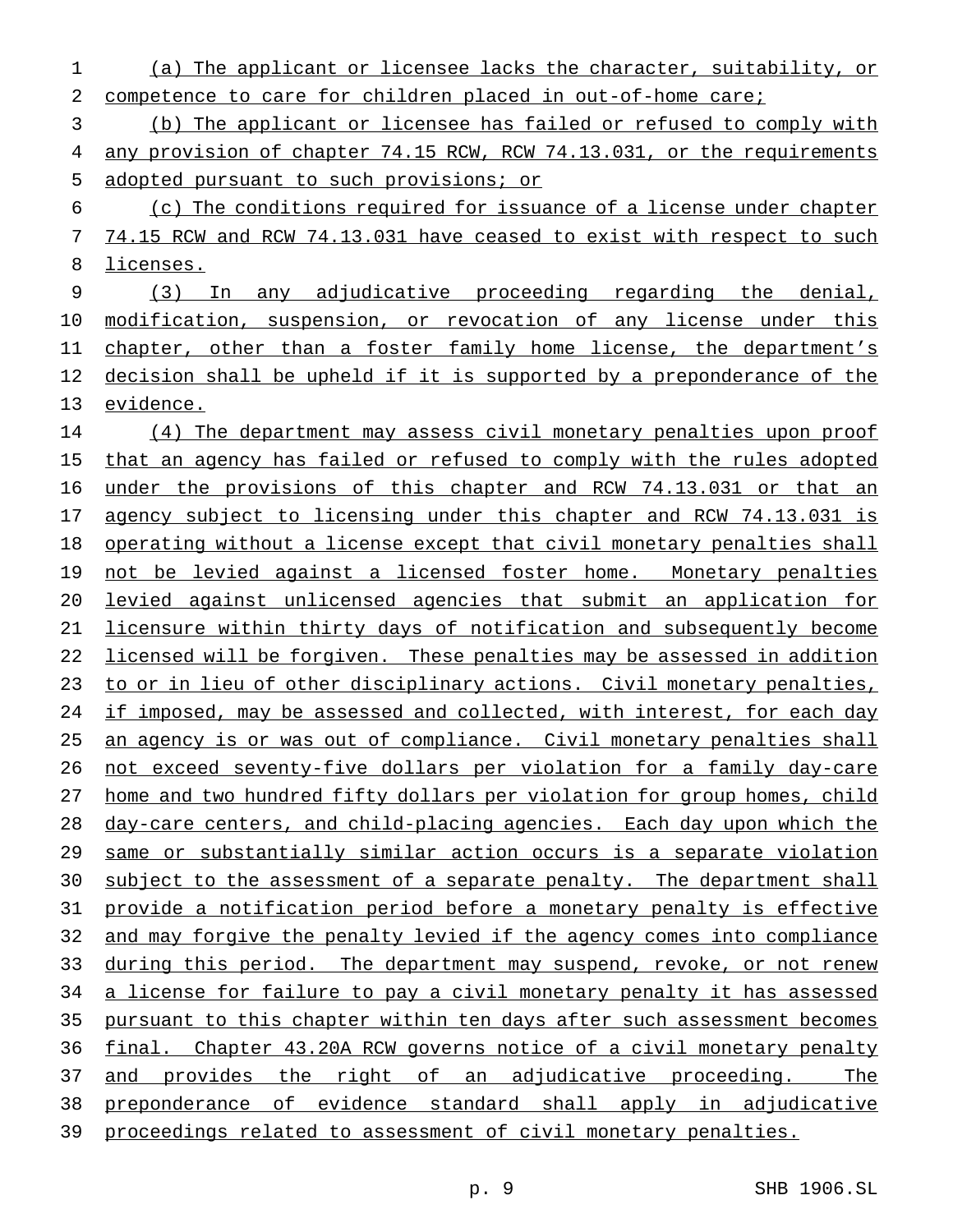NEW SECTION. **Sec. 6.** A new section is added to chapter 74.15 RCW to read as follows:

 (1) The office of administrative hearings shall not assign nor allow an administrative law judge to preside over an adjudicative hearing regarding denial, modification, suspension, or revocation of any license to provide child care, including foster care, under this chapter, unless such judge has received training related to state and federal laws and department policies and procedures regarding:

(a) Child abuse, neglect, and maltreatment;

(b) Child protective services investigations and standards;

(c) Licensing activities and standards;

12 (d) Child development; and

(e) Parenting skills.

 (2) The office of administrative hearings shall develop and implement a training program that carries out the requirements of this section. The office of administrative hearings shall consult and coordinate with the department in developing the training program. The department may assist the office of administrative hearings in developing and providing training to administrative law judges.

 NEW SECTION. **Sec. 7.** A new section is added to chapter 74.15 RCW to read as follows:

 (1) The department may issue a probationary license to a licensee who has had a license but is temporarily unable to comply with a rule or has been the subject of multiple complaints or concerns about noncompliance if:

 (a) The noncompliance does not present an immediate threat to the health and well-being of the children but would be likely to do so if allowed to continue; and

 (b) The licensee has a plan approved by the department to correct the area of noncompliance within the probationary period.

 (2) A probationary license may be issued for up to six months, and at the discretion of the department it may be extended for an additional six months. The department shall immediately terminate the probationary license, if at any time the noncompliance for which the probationary license was issued presents an immediate threat to the health or well-being of the children.

 (3) The department may, at any time, issue a probationary license for due cause that states the conditions of probation.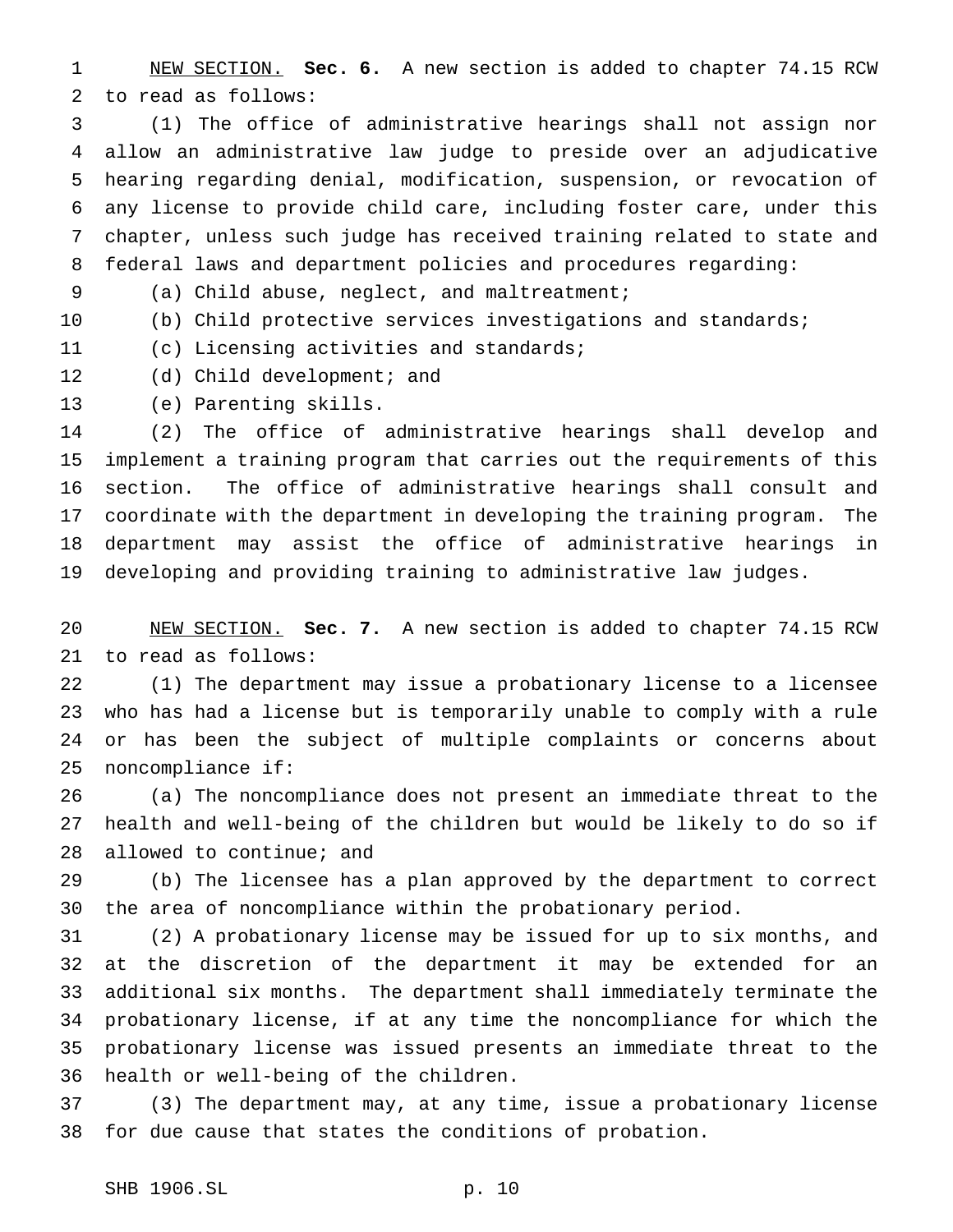(4) An existing license is invalidated when a probationary license is issued.

 (5) At the expiration of the probationary license, the department shall reinstate the original license for the remainder of its term, issue a new license, or revoke the original license.

 (6) A right to an adjudicative proceeding shall not accrue to the licensee whose license has been placed on probationary status unless the licensee does not agree with the placement on probationary status and the department then suspends, revokes, or modifies the license.

 **Sec. 8.** RCW 74.15.100 and 1982 c 118 s 11 are each amended to read as follows:

 Each agency shall make application for a license or renewal of license to the department of social and health services on forms prescribed by the department. A licensed agency having foster-family homes under its supervision may make application for a license on 16 behalf of any such foster-family home. Such a foster home license shall cease to be valid when the home is no longer under the 18 supervision of that agency. Upon receipt of such application, the department shall either grant or deny a license within ninety days unless the application is for licensure as a foster-family home, in which case RCW 74.15.040 shall govern. A license shall be granted if the agency meets the minimum requirements set forth in chapter 74.15 RCW and RCW 74.13.031 and the departmental requirements consistent 24 herewith, except that ((a provisional)) an initial license may be issued as provided in RCW 74.15.120. Licenses provided for in chapter 74.15 RCW and RCW 74.13.031 shall be issued for a period of three years. The licensee, however, shall advise the secretary of any material change in circumstances which might constitute grounds for 29 reclassification of license as to category. The license issued under 30 this chapter is not transferable and applies only to the licensee and 31 the location stated in the application. For licensed foster-family and family day-care homes having an acceptable history of child care, the 33 license may remain in effect for two weeks after a move, except that for the foster-family home this will apply only if the family remains intact.

 \*Sec. 9. RCW 74.15.120 and <sup>1979</sup> <sup>c</sup> <sup>141</sup> <sup>s</sup> <sup>361</sup> are each amended to read as follows: